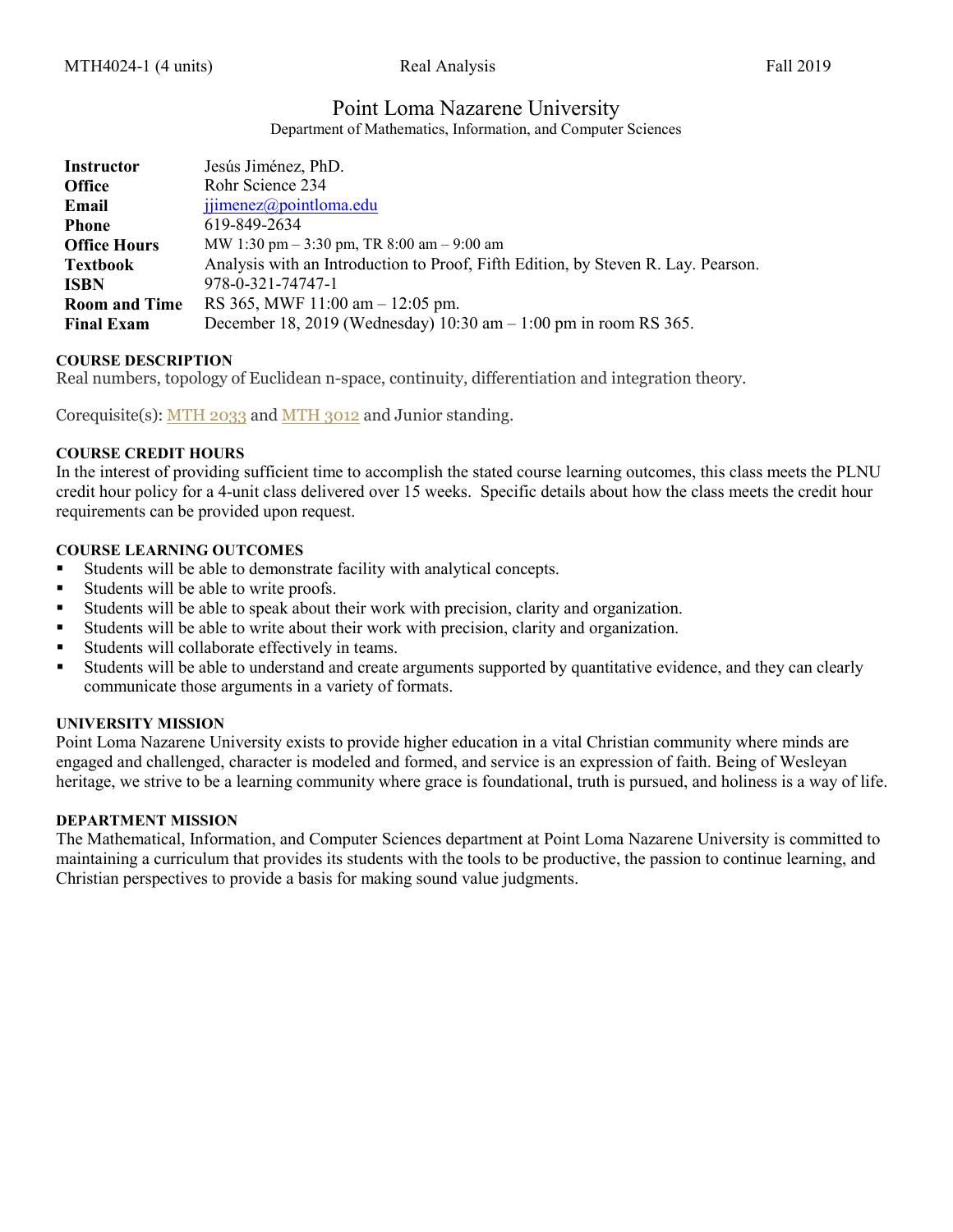# **Grade Distribution**

Your course percent is computed as a weighted average using the following distribution of your assignments.

| Three partial exams $\omega$ 150 points each | 450  | points |
|----------------------------------------------|------|--------|
| Final Exam                                   | 300  | points |
| Homework                                     | 250  | points |
|                                              |      |        |
| Total                                        | 1000 | points |

## **Grading Scale**

A passing grade requires getting at least 60% in one of the partial exams or on the final exam. Grades are based on the number of points accumulated throughout the course. Approximate minimal percentages required to obtain a given grade are:

| Grading Scale in Percentages |             |              |             |              |  |
|------------------------------|-------------|--------------|-------------|--------------|--|
|                              |             |              |             |              |  |
|                              |             | (87.5, 90]   | (77.5, 80]  | (67.5, 70)   |  |
|                              | (92.5, 100] | (82.5, 87.5) | 72.5, 77.5] | (62.5, 67.5) |  |
|                              |             |              |             |              |  |

#### **FINAL EXAM POLICY**

The final exam date and time is set by the university at the beginning of the semester and may not be changed by the instructor. This schedule can be found on the university website and in the course calendar. No requests for early examinations will be approved. Only in the case that a student is required to take three exams during the same day of finals week, is an instructor authorized to consider changing the exam date and time for that particular student.

## **LATE WORK POLICY**

Late work: All assignments are to be submitted/turned in by the beginning of the class session when they are due including assignments posted in Canvas. Late work need not be accepted. Work accepted late may be assessed a penalty.

**Incomplete grade:** Incompletes will only be assigned in extremely unusual circumstances. You may request a grade of I (incomplete) only if you are having a passing grade an at least 70% of the course work is completed.

## **MISSED EXAM POLICY**

No examination shall be missed without prior consent or a well-documented emergency beyond your control. A score of zero will be assigned for an examination that is missed without prior consent or a well-documented emergency beyond your control.

There is no make-up for the Final Exam.

Tests and the final exam will include problems and questions over material assigned in the text, readings and handouts, as well as material presented in class.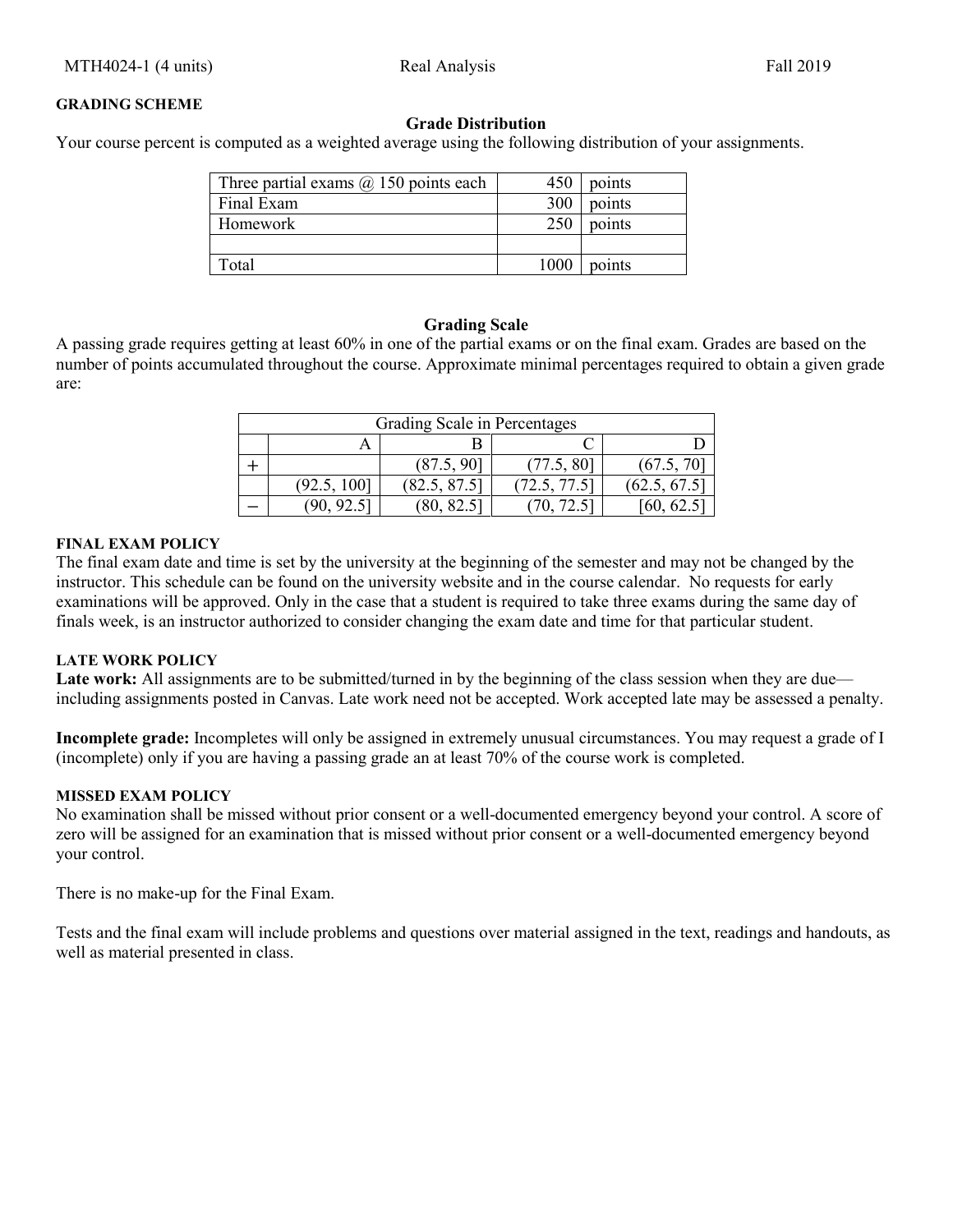## **CLASS ENROLLMENT**

It is the student's responsibility to maintain his/her class schedule. Should the need arise to drop this course (personal emergencies, poor performance, etc.), the student has the responsibility to follow through (provided the drop date meets the stated calendar deadline established by the university), not the instructor. Simply ceasing to attend this course or failing to follow through to arrange for a change of registration (drop/add) may easily result in a grade of **F** on the official transcript.

## **ATTENDANCE**

Attendance is expected at each class session. In the event of an absence you are responsible for the material covered in class and the assignments given that day.

Regular and punctual attendance at all classes is considered essential to optimum academic achievement. If the student is absent from more than 10 percent of class meetings, the faculty member can file a written report which may result in deenrollment. If the absences exceed 20 percent, the student may be de-enrolled without notice until the university drop date or, after that date, receive the appropriate grade for their work and participation. See the Undergraduate Academic Catalog [Class Attendance.](https://catalog.pointloma.edu/content.php?catoid=35&navoid=2136#Class_Attendance)

## **ACADEMIC ACCOMMODATIONS**

While all students are expected to meet the minimum standards for completion of this course as established by the instructor, students with disabilities may require academic adjustments, modifications or auxiliary aids/services. At Point Loma Nazarene University (PLNU), these students are requested to register with the Disability Resource Center (DRC), located in the Bond Academic Center. (DRC@pointloma.edu or 619-849-2486). The DRC's policies and procedures for assisting such students in the development of an appropriate academic adjustment plan (AP) allows PLNU to comply with Section 504 of the Rehabilitation Act and the Americans with Disabilities Act. Section 504 (a) prohibits discrimination against students with special needs and guarantees all qualified students equal access to and benefits of PLNU programs and activities. After the student files the required documentation, the DRC, in conjunction with the student, will develop an AP to meet that student's specific learning needs. The DRC will thereafter email the student's AP to all faculty who teach courses in which the student is enrolled each semester. The AP must be implemented in all such courses.

If students do not wish to avail themselves of some or all of the elements of their AP in a particular course, it is the responsibility of those students to notify their professor in that course. PLNU highly recommends that DRC students speak with their professors during the first two weeks of each semester about the applicability of their AP in that particular course and/or if they do not desire to take advantage of some or all of the elements of their AP in that course.

#### **ACADEMIC HONESTY**

Students should demonstrate academic honesty by doing original work and by giving appropriate credit to the ideas of others. Academic dishonesty is the act of presenting information, ideas, and/or concepts as one's own when in reality they are the results of another person's creativity and effort. A faculty member who believes a situation involving academic dishonesty has been detected may assign a failing grade for that assignment or examination, or, depending on the seriousness of the offense, for the course. Faculty should follow and students may appeal using the procedure in the university Catalog. See [Academic Honesty](https://catalog.pointloma.edu/content.php?catoid=35&navoid=2136#Academic_Honesty) for definitions of kinds of academic dishonesty and for further policy information.

#### **COPYRIGHT PROTECTED MATERIAL**

Point Loma Nazarene University, as a non-profit educational institution, is entitled by law to use materials protected by the US Copyright Act for classroom education. Any use of those materials outside the class may violate the law.